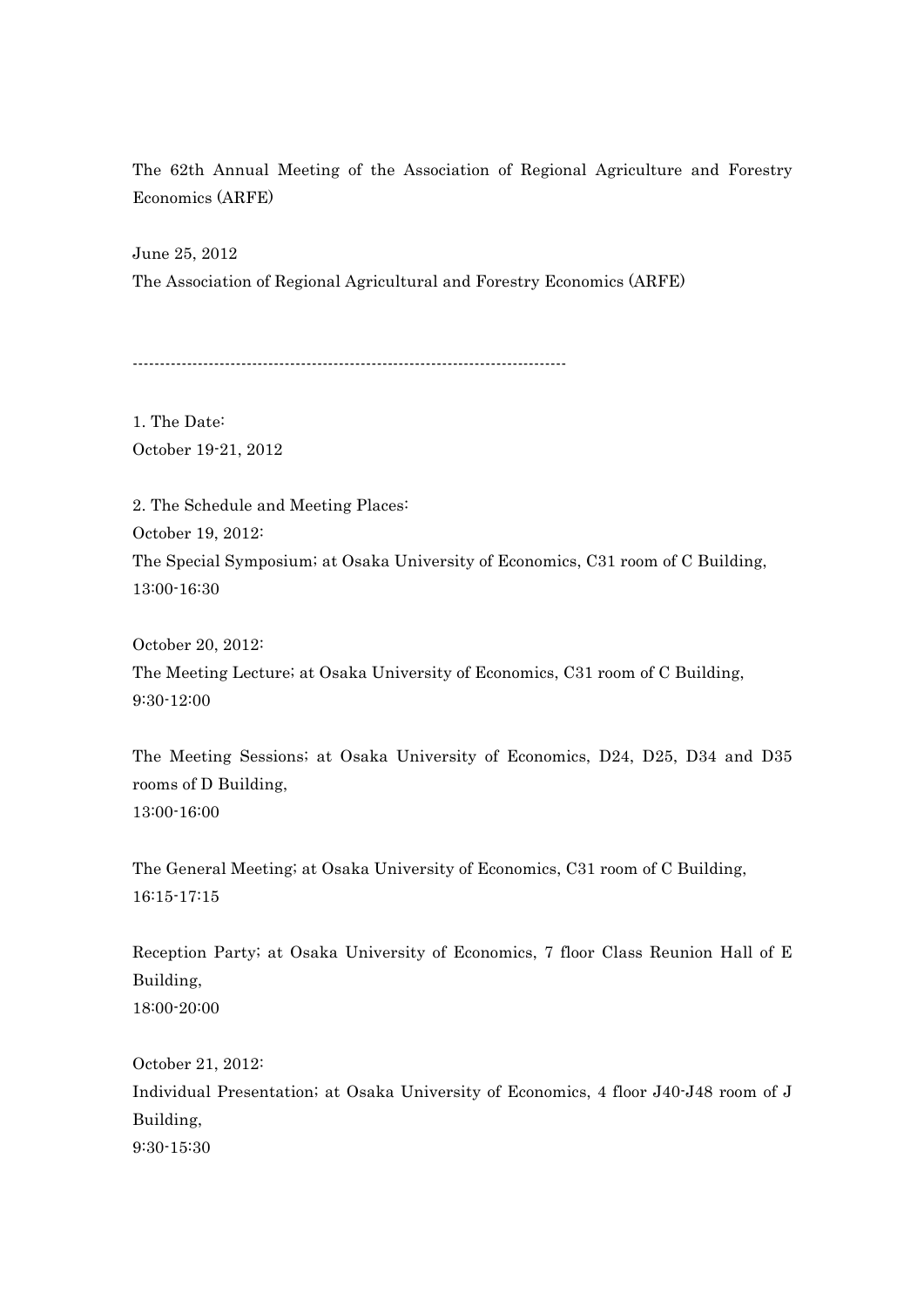Award Ceremony for the Excellent Presentation Prize, 3 floor No. 1 Meeting room of J Building,

15:45-16:00

- For Meeting Lecture, Meeting Sessions & Individual Presentation;

3,000yen for regular members

4,000yen for non-members

1,500yen for student members and student non-members

- For Reception Party;

4,000yen for regular members or non-members

3,000yen for student members and student non-members

To register online for the reception party, please see 4. 3) below.

3. Individual Oral Presentation [October 21, 9:30~15:30]

3-1 The time allocated for each presentation is 30 minutes (20 minutes for presentation and 10 minutes for discussion).

3-2 The lead presenter of the oral presentation must be a member of ARFE and pay the admission and membership fees before the deadline of application (Monday, August 20, 2012).

For non-members who wish to present their papers, please request the ARFE Secretariat to send the membership application forms as soon as possible (the application form can be downloaded from the ARFE Home Page). And the each applicant has a chance to become the lead presenter of the oral presentation for one presentation only.

3-3 For the instruction of applications, see Appendix 2. Please be careful about the change of submission and application methods, from regular mail to e-mail.

3-4 Starting from the 60th Annual Meeting of the ARFE, there will be a competition for excellent oral presentation to promote the research activities of members who are still younger than 37 years old on April 1st, 2013 (for the rules of commendation and the procedures for selection, see the Journal of Rural Problems (JRP), 2010, Vol.46, No.1).

From this year, the judging committee will not recommend the JRP editorial committee to accept the Awarded presentation paper as a research article of JRP. For the application, please see the instruction of application for the prize in Appendix 3.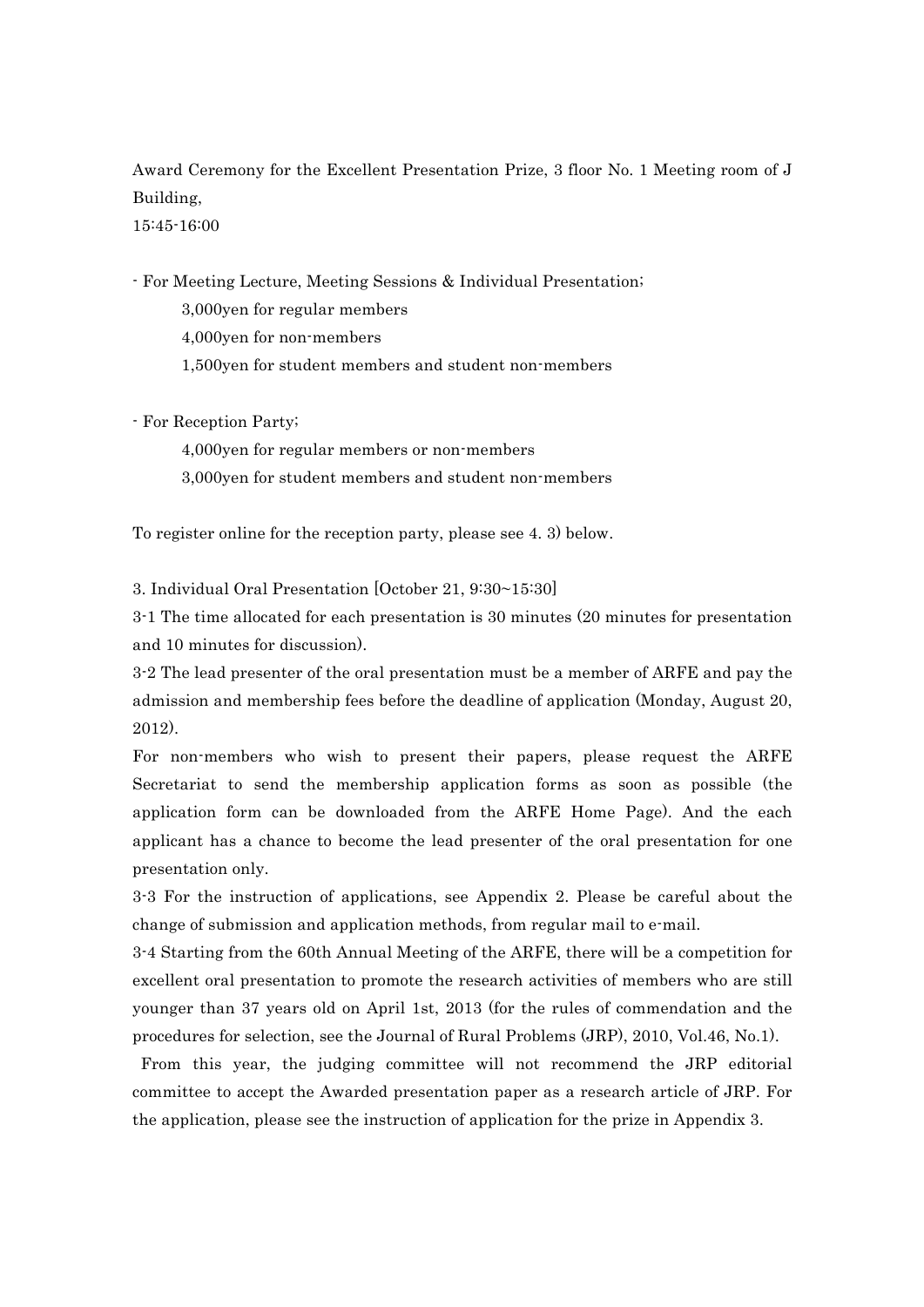4. The Other Information

4-1 Accommodation:

You are responsible for arranging your own accommodations.

## 4-2 Lunch:

The participants can eat lunch in Cooperative restaurant on October 19, 20. Also they can eat lunch in many restaurants around the University campus.

4-3 On-line Registration of Reception Party:

In order to avoid the crowd on October 20th, we recommend the members who plan to participate in the reception party to pre-register online, using the following instructions before Friday, October 12, 2012.

E-mail address: tfuji@osaka-ue.ac.jp

Title of the mail: Application for reception

Required information:

1) Name 2) Organization 3) Mailing address 4) Telephone number

Please pay the fee on the day of reception.

[Appendix 1] Access Map

Please see HP of Osaka University of Economics.

## [Appendix 2] Instruction for Presenters of Oral Presentations

1. Preparing the Abstract

1-1 Please see the sample of the format in the ARFE HP

http://a-rafe.org/

1-2 The file of the abstract written with a word processor must be converted into PDF format (A4 size, one page).

1-2-1 For the file name, please write it, using the following example formats: Examples:

For single presenter,  $\odot$ OUniversity Tokushima Hanako.pdf

For more than one presenter,  $\bigcirc$ University Tokushima Hanako others.pdf

1-2-2 For the name of organization, please write it, referring the following examples. Examples;

For the member of society,  $\bigcirc$  University,  $\bigcirc$  Research Institute

For the graduate student, Graduate School of  $\circlearrowright \circlearrowright$  University

For the undergraduate student, Faculty of  $\triangle \triangle$ ,  $\odot \odot$  University

For the JSPS post doctoral fellow, JSPS post doctoral fellow of  $\circlearrowright\circlearrowright$  University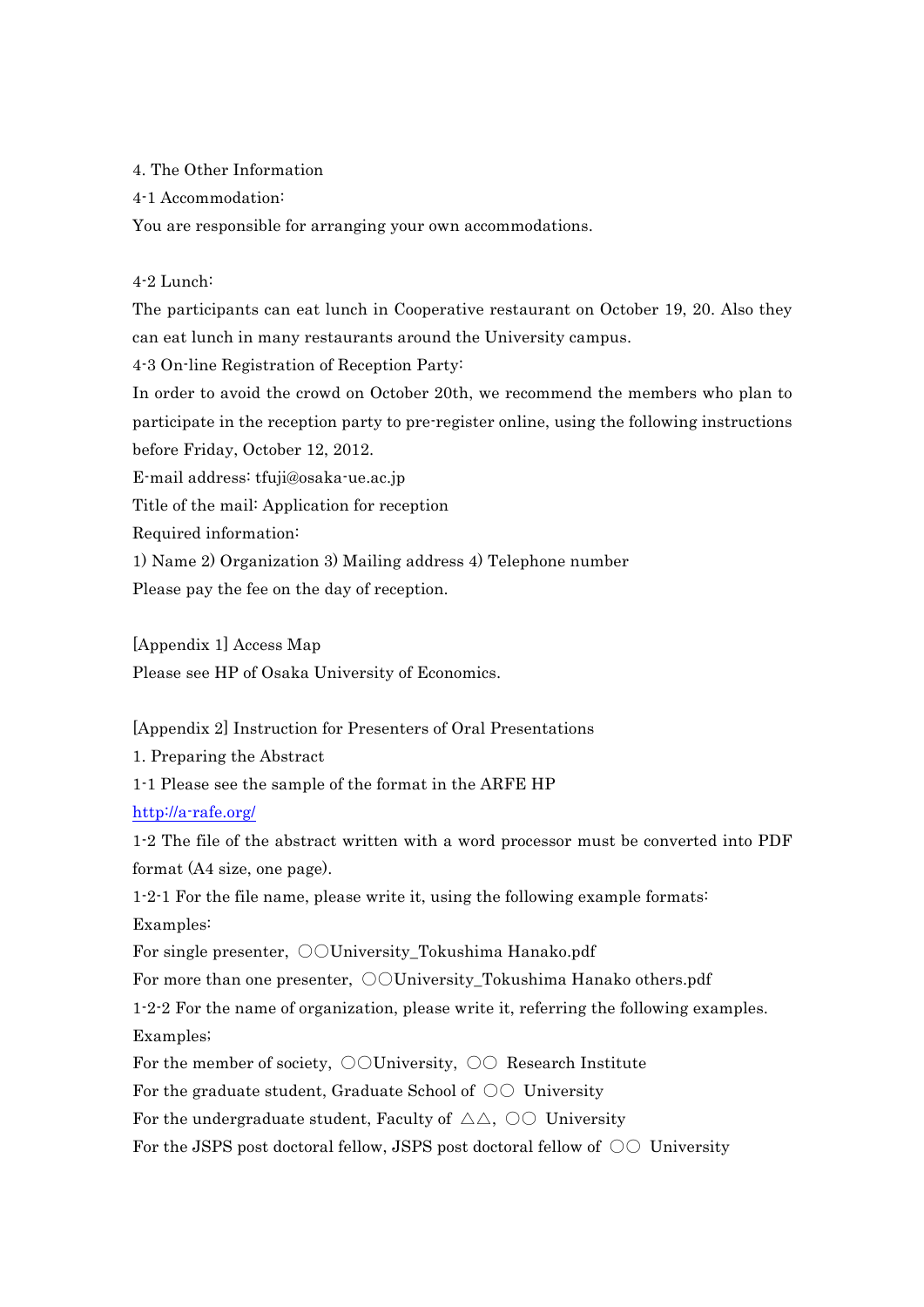2. Applying for the oral presentation

2-1 Starting 2010, applications for oral presentations and submissions of abstracts must be created in the URL of the HP.

2-2 The address of URL is as follows.

https://business.form-mailer.jp/fms/4367c6241790

Password is 20120820. Please keep this password in a safe place and do not share it with anybody else.

The ARFE HP also links to this URL address.

2-3 The abstracts are not printed in the brochure for the 62th Annual Meeting. However, the members can upload the abstracts to the ARFE HP and read them at the reception desk on the days of the annual meeting.

2-4 For members who apply for oral presentations, please open the URL above and fill out the necessary information on the "Oral Presentation". And, for " Ⅷ.Please attach the abstract file for the oral presentation(only PDF format is accepted)", click  $\frac{1}{2}$   $\frac{1}{2}$ "Reference" and select "the already written manuscripts of the abstracts(PDF file)" before 11 p.m., on Monday, August 20.

2.5 After finishing the steps above, please click 確認画面へ to Confirmation of Input Data". If you find any mistakes, please click 展る Return" and correct the mistake. If not, then please click 送信する"Send".

2-6 After sending the application form, an automatic response message will be sent to the applicant's submitted email address. If you do not receive any response within a few hours, please reapply.

2-7 The information submitted is shown in the response mail. If any applicant will need to make a revision, please inform the following mail address of it.

ChiikiNourinKeizaiGakkai@gmail.com

2-8 Any questions by telephone about the "Application Form for Oral Presentation, the Regional Agriculture and Forestry Association" will not be accepted.

2-9 The lead presenter must be a member of the ARFE. Non-members should fill out a membership application form downloaded from the ARFE HP

(http://a-rafe.org/member/member.htm) and send it to the Secretariat of ARFE by facsimile or e-mail. The application form should arrive at the Secretariat's office before 5 p.m. on Monday, August 20. In addition, non-members who send the application form must finish all payment procedures for the admission and membership fees so that the Secretariat can confirm the payment before 5 p.m., on Monday, August 20, 2012.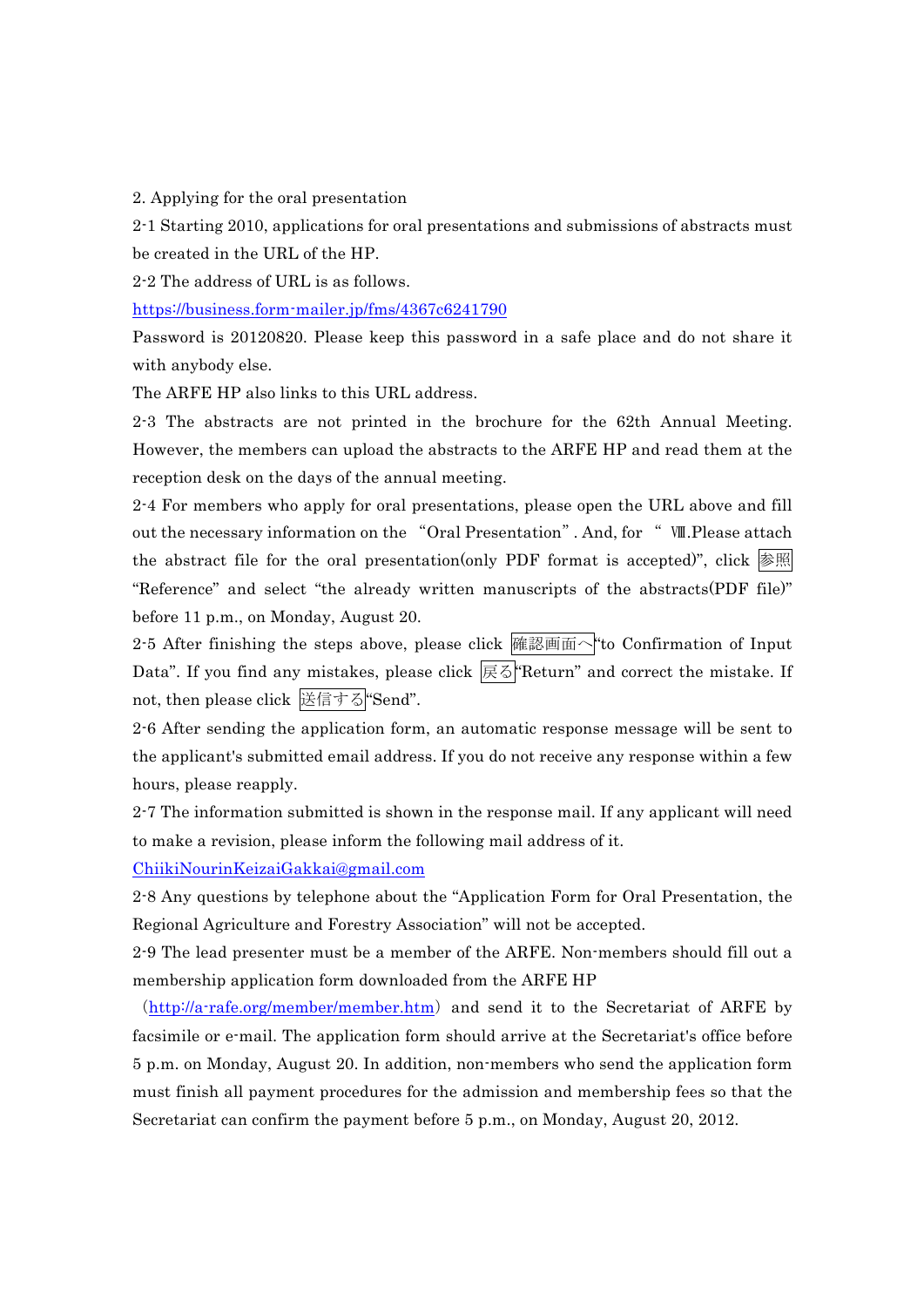3. Submission of the File for Presentation

3-1 If the presenters plan to use the Power Point files or PDF files, computers will be provided at the venue.

3-2 If the presenters plan to distribute handouts on the day of presentation, they must prepare a sufficient number of copies of the handout.

3-3 The OS of the computers provided is Window 7, the software version of Power point is Office 2010, and the application to display PDF files is Adobe Reader V.10.1.2. Before sending the files, please test whether they are compatible with the OS and software versions above.

3-4 Starting this year, applications for file for presentation must be created in the URL of the HP.

3-5 The address of URL is as follows.

https://business.form-mailer.jp/fms/4199fda013904

Password is 20121015. Please keep this password in a safe place and do not share it with anybody else.

The ARFE HP also links to this URL address.

3-6 For members who use the Power Point files or PDF files, please open the URL above and fill out the necessary information on the "Acceptance of File for Presentation", before 11 p.m., on Monday, October 15.

Attached files must be 3MB or smaller. Files greater than 3MB cannot be accepted.

3-7 Please name your files in accordance with the following examples.

In the case of PowerPoint:

3-7-1 For presentation of the excellent presentation prize and the first report of the first meeting place

Examples:

For a single presenter, Special\_0101\_Tokushima Hanako.pptx

For more than one presenter, Special\_0101\_Tokushima Hanako others.pptx

3-7-2 For general presentation and the sixth report of the third meeting place Examples:

For a single presenter, 0306\_Tokushima Hanako.pptx

For more than one presenter, 0306\_Tokushima Hanako others.pptx

3-7-3 For Special Session

Coordinators must send files in a lump.

For Special Session and the third report of the first session

Examples:

For a single presenter, S\_0103\_Tokushima Hanako.pptx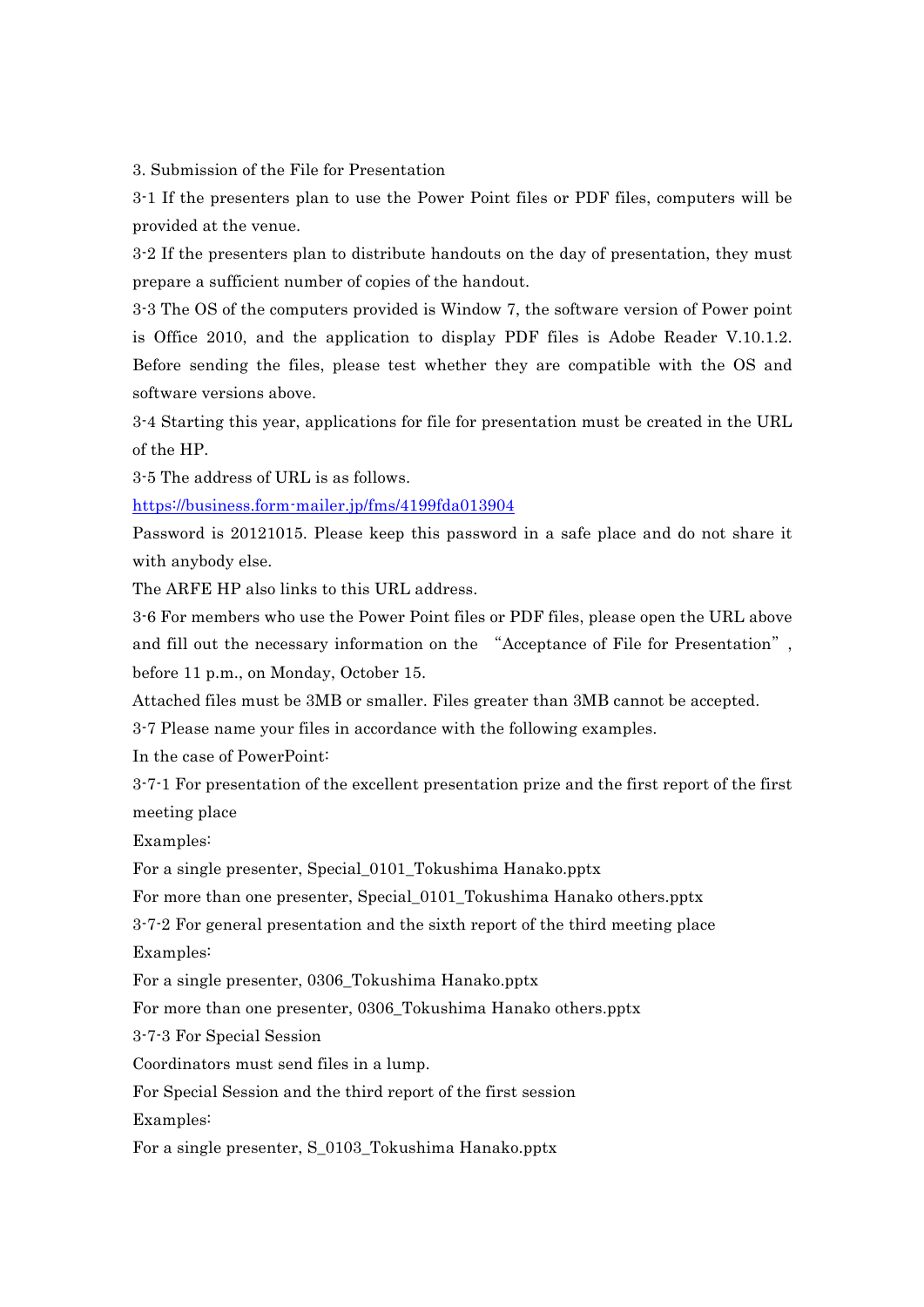For more than one presenter, S\_0103\_Tokushima Hanako others.pptx

4. Submission of the Oral Presentation Paper to the Journal of Rural Problems

4-1 The presenters who plan to submit manuscripts of the oral presentation to the Journal of Rural Problems must send one copy of the pre-submission manuscript to the chairperson at their oral presentation session by regular mail, in accordance with "Notes to Contributors of Presentation Papers at the ARFE Annual Meeting" before Wednesday, October 10th. (The mail with postmark of October 10 can be accepted.)

4-2 Please find the names of chairpersons and organizations in the ARFE HP. The information will appear in the middle of September.

4-3 The pre-submission manuscript, including charts, must contain fewer than 12,000 characters (for manuscripts in English, about 5,000 words), but the format is flexible at this stage, and the summary is unnecessary.

4-4 Starting this year, applications for file for pre-submission must be created in the URL of the HP.

4-5 The address of URL is as follows.

https://business.form-mailer.jp/fms/112d2d7811700

Password is 20121010. Please keep this password in a safe place and do not share it with anybody else.

The ARFE HP also links to this URL address.

4-6 For members who apply for Research Papers, please open the URL above and fill out the necessary information on the "Acceptance of Pre-submission File", before 11 p.m., on Wednesday, October 15.

Attached files must be 3MB or smaller, and PDF files only. Files greater than 3MB cannot be accepted.

Please name your files in accordance with the following examples.

4-6-1 For presentation of the excellent presentation prize and the first report of the first meeting place

Examples:

For a single presenter, Special\_0101\_Tokushima Hanako.pdf

For more than one presenter, Special\_0101\_Tokushima Hanako others.pdf

4-6-2 For general presentation and the sixth report of the third meeting place Examples:

For a single presenter, 0306\_Tokushima Hanako.pdf

For more than one presenter, 0306\_Tokushima Hanako others.pdf

4-6-3 For Special Session